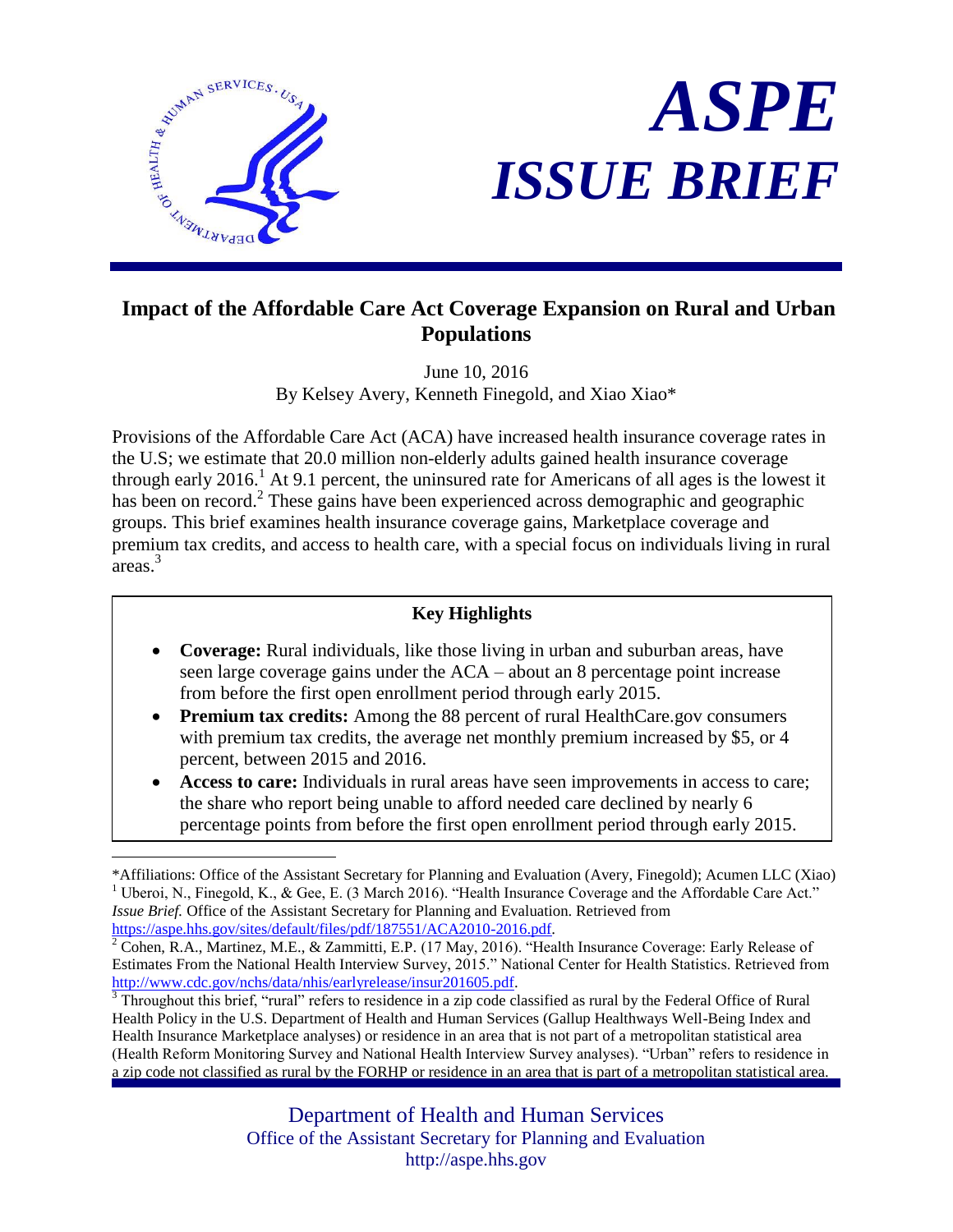## **I. Change in Health Insurance Coverage**

The Health Insurance Marketplace and Medicaid expansion provisions of the Affordable Care Act have contributed to large reductions in the uninsured rate in both rural and urban areas. According to an analysis of data from 2012 through the first quarter of 2015 from the Gallup Healthways Well-Being Index, coverage rates among non-elderly adult increased similarly in urban and rural areas, rising by 8.0 percentage points in rural areas and 7.9 percentage points in urban areas. 4 Similarly, an analysis of data from the Urban Institute's Health Reform Monitoring Survey (HRMS) found that rural individuals saw a 7.2 percentage point increase in coverage between mid-2013 and a period including late 2014 and early 2015 (a 33 percent decrease in the uninsured rate, from 21.6 percent in 2013 to 14.4 percent in 2015). This compares with a 6.3 percentage point increase in coverage for urban individuals (reducing the uninsured rate from 17.2 percent in 2013 to 10.9 percent in 2015) (See Figure 1).<sup>5</sup> Since early 2015, the national uninsured rate for non-elderly adults has continued to fall; both urban and rural individuals have shared in this additional progress.<sup>6</sup>



Sources: Sommers, B., Gunja, M., Finegold, K., & Musco, T. (28 July, 2015). "Changes in Self-reported Insurance Coverage, Access to Care, and Health Under the Affordable Care Act." Journal of the American Medicaid Association, 314(4): 366-374. Retrieved from [http://jama.jamanetwork.com/article.aspx?articleid=2411283.](http://jama.jamanetwork.com/article.aspx?articleid=2411283) Data are from 2012 through the first quarter of 2015. Models are adjusted for age, sex, race/ethnicity, marital status, employment, income, urban vs. rural residence, state-year specific unemployment rate, calendar month (to adjust for seasonality), and state of residence. Karpman, M., Zuckerman, S., Kenney, G.M., & Odu, Y. (16 April, 2015). "Substantial Gains in Health Insurance Coverage Occurring for Adults in Both Rural and Urban Areas." Urban Institute. Retrieved from [http://hrms.urban.org/quicktakes/Substantial-Gains-in-Health-Insurance-Coverage-Occurring-for-Adults-in-Both-Rural-and-](http://hrms.urban.org/quicktakes/Substantial-Gains-in-Health-Insurance-Coverage-Occurring-for-Adults-in-Both-Rural-and-Urban-Areas.html)

<sup>5</sup> Karpman, M., Zuckerman, S., Kenney, G.M., & Odu, Y. (16 April, 2015). "Substantial Gains in Health Insurance Coverage Occurring for Adults in Both Rural and Urban Areas." Urban Institute. Retrieved from [http://hrms.urban.org/quicktakes/Substantial-Gains-in-Health-Insurance-Coverage-Occurring-for-Adults-in-Both-](http://hrms.urban.org/quicktakes/Substantial-Gains-in-Health-Insurance-Coverage-Occurring-for-Adults-in-Both-Rural-and-Urban-Areas.html)[Rural-and-Urban-Areas.html.](http://hrms.urban.org/quicktakes/Substantial-Gains-in-Health-Insurance-Coverage-Occurring-for-Adults-in-Both-Rural-and-Urban-Areas.html)

<sup>6</sup> ASPE analysis of Gallup Healthways Well-Being Index from 2012 to February 22, 2016.

 $\overline{a}$ 

[Urban-Areas.html.](http://hrms.urban.org/quicktakes/Substantial-Gains-in-Health-Insurance-Coverage-Occurring-for-Adults-in-Both-Rural-and-Urban-Areas.html) Data are from June/September 2013 and December 2014/March 2015.

<sup>&</sup>lt;sup>4</sup> Sommers, B., Gunja, M., Finegold, K., & Musco, T. (28 July, 2015). "Changes in Self-reported Insurance Coverage, Access to Care, and Health Under the Affordable Care Act." Journal of the American Medicaid Association, 314(4): 366-374. Retrieved from [http://jama.jamanetwork.com/article.aspx?articleid=2411283.](http://jama.jamanetwork.com/article.aspx?articleid=2411283)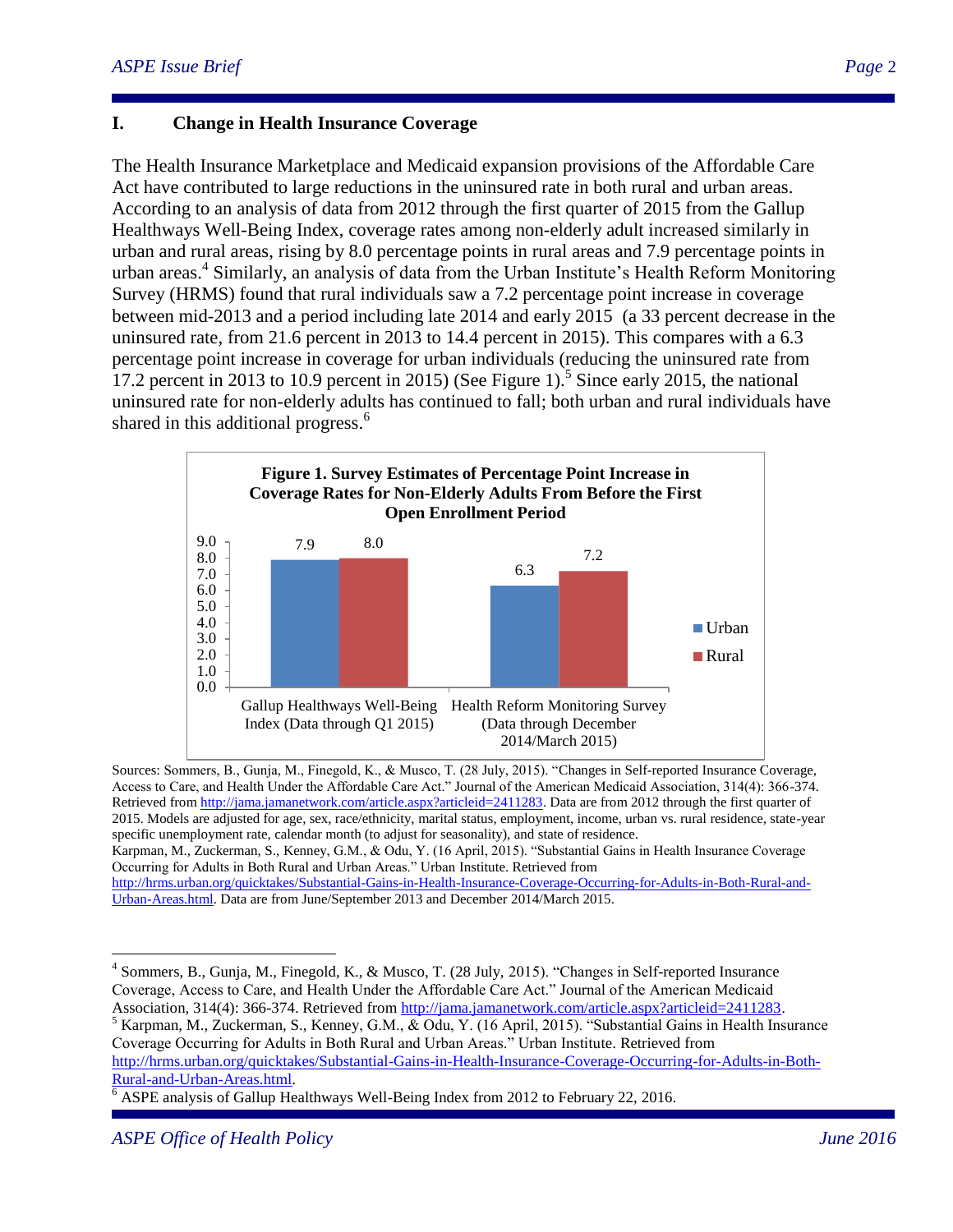Unsurprisingly, the HRMS, like many other surveys, shows that coverage gains were larger for individuals in states that took up the ACA Medicaid expansion. But within both expansion and non-expansion states, gains in coverage were modestly larger for rural than urban individuals (See Figure 2).<sup>7</sup>



Sources: Karpman, M., Zuckerman, S., Kenney, G.M., & Odu, Y. (16 April, 2015). "Substantial Gains in Health Insurance Coverage Occurring for Adults in Both Rural and Urban Areas." Urban Institute. Retrieved from [http://hrms.urban.org/quicktakes/Substantial-Gains-in-Health-Insurance-Coverage-Occurring-for-Adults-in-Both-Rural-and-](http://hrms.urban.org/quicktakes/Substantial-Gains-in-Health-Insurance-Coverage-Occurring-for-Adults-in-Both-Rural-and-Urban-Areas.html)[Urban-Areas.html.](http://hrms.urban.org/quicktakes/Substantial-Gains-in-Health-Insurance-Coverage-Occurring-for-Adults-in-Both-Rural-and-Urban-Areas.html)

The overall coverage gains for rural individuals are particularly striking in light of the fact that uninsured rural individuals are disproportionately concentrated in states that have not expanded Medicaid. ASPE analysis of 2015 data from the National Health Interview Survey (NHIS) found that 65 percent of the 4.5 million rural nonelderly uninsured lived in states that had not expanded Medicaid. In comparison, 51 percent of the nonelderly uninsured in urban areas lived in states that had not expanded Medicaid.<sup>8</sup> Medicaid expansion in additional states would thus be of particular benefit to rural Americans.

# **II. Marketplace Enrollment and Premium Tax Credits among Rural Individuals**

Health Insurance Marketplace administrative data show that individuals in rural ZIP Codes comprise nearly 1 in 5 Marketplace plan selections. In the third open enrollment period for 2016

 $\overline{a}$ 

<sup>&</sup>lt;sup>7</sup> Karpman, M., Zuckerman, S., Kenney, G.M., & Odu, Y. (16 April, 2015). "Substantial Gains in Health Insurance Coverage Occurring for Adults in Both Rural and Urban Areas." Urban Institute. Retrieved from [http://hrms.urban.org/quicktakes/Substantial-Gains-in-Health-Insurance-Coverage-Occurring-for-Adults-in-Both-](http://hrms.urban.org/quicktakes/Substantial-Gains-in-Health-Insurance-Coverage-Occurring-for-Adults-in-Both-Rural-and-Urban-Areas.html)[Rural-and-Urban-Areas.html.](http://hrms.urban.org/quicktakes/Substantial-Gains-in-Health-Insurance-Coverage-Occurring-for-Adults-in-Both-Rural-and-Urban-Areas.html)

<sup>&</sup>lt;sup>8</sup> ASPE analysis of National Health Interview Survey (NHIS) Preliminary Quarterly Microdata Files for all 50 states and the District of Columbia, January-December 2015. For these estimates, states are classified as expanding or not expanding based on their status at the beginning of 2015. Alaska (expanded September 2015), Montana (expanded January 2016), and Louisiana (expanding July 2016) are thus counted as not expanding. See Appendix for analysis of the characteristics of the rural and urban uninsured.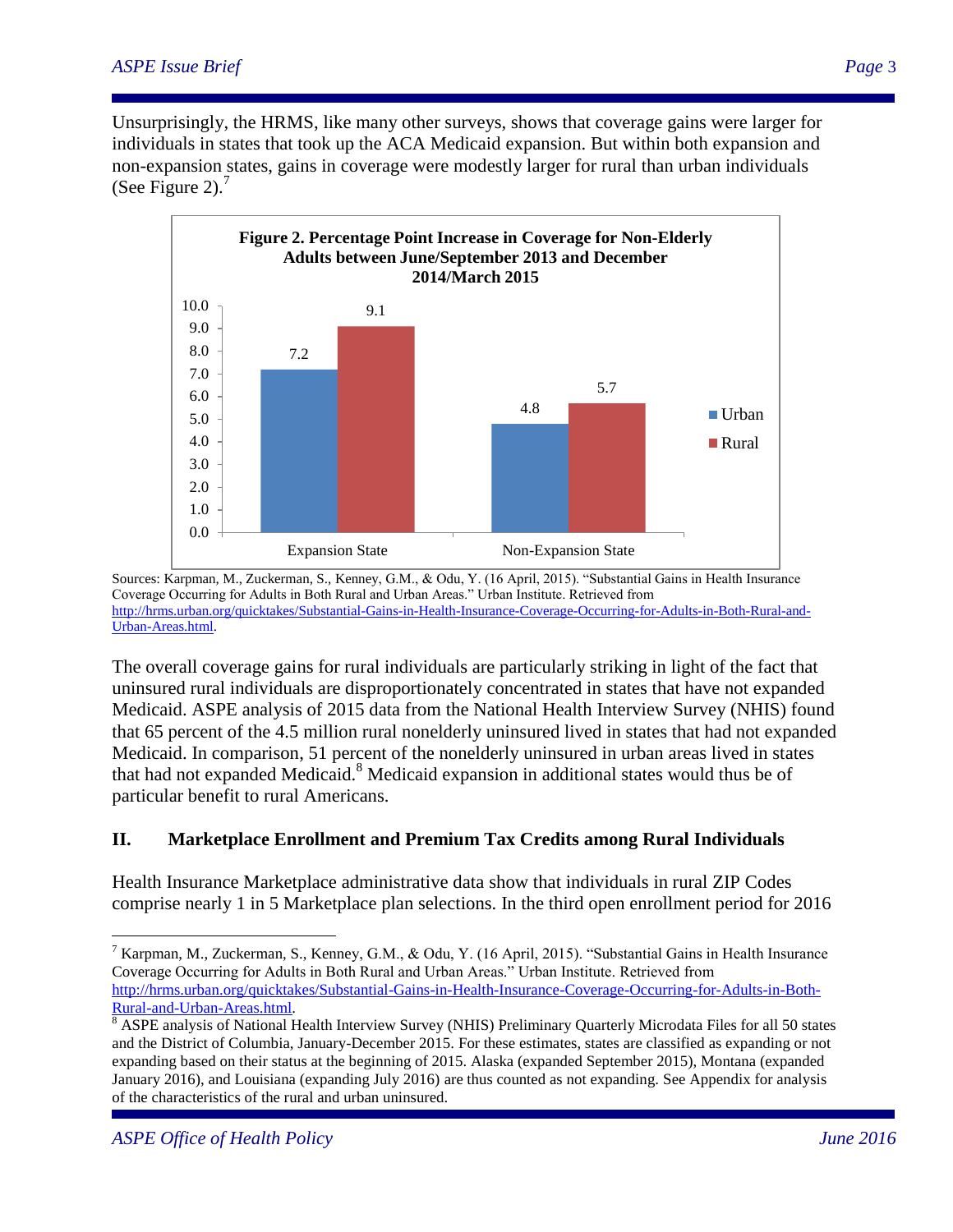coverage, 1.71 million consumers living in rural areas signed up for or had their coverage automatically renewed through the HealthCare.gov platform. This was an increase of 11 percent over 2015 for rural consumers, compared with 8 percent for other consumers (See Table 1).

| Table 1. Selected Characteristics of Plan Selections through the Marketplaces in HealthCare.gov States |                        |                        |                       |
|--------------------------------------------------------------------------------------------------------|------------------------|------------------------|-----------------------|
|                                                                                                        | 2015 Total             | 2016 Total             | <b>Percent Growth</b> |
|                                                                                                        | <b>Plan Selections</b> | <b>Plan Selections</b> | from 2015 to 2016     |
| Total Number of Individuals Who Have Selected a 2016                                                   | 8.84 million           | 9.63 million           | 9%                    |
| Plan Through the Marketplaces in the HealthCare.gov States                                             |                        |                        |                       |
| Individuals in ZIP Codes designated as rural who have                                                  | 1.54 million           | 1.71 million           | 11%                   |
| selected a Marketplace plan                                                                            |                        |                        |                       |
| Individuals in ZIP Codes designated as urban who have                                                  | 7.30 million           | 7.92 million           | 8%                    |
| selected a Marketplace plan                                                                            |                        |                        |                       |

Source: Office of the Assistant Secretary for Planning and Evaluation. (11 March, 2016). "Insurance Marketplaces 2016 Open Enrollment Period: Final Enrollment Report For the period: November 1, 2015 – February 1, 2016." *Issue Brief.* Retrieved from [https://aspe.hhs.gov/sites/default/files/pdf/187866/Finalenrollment2016.pdf.](https://aspe.hhs.gov/sites/default/files/pdf/187866/Finalenrollment2016.pdf)

Of the 1.71 million rural individuals who selected a Marketplace plan in the third Open Enrollment Period, 88 percent were eligible for premium tax credits (See Table 2).

| Table 2. Percentage of Urban and Rural Plan Selections with Tax Credits through the<br>Marketplaces in HealthCare.gov States, 2016 |                              |                                         |                                 |
|------------------------------------------------------------------------------------------------------------------------------------|------------------------------|-----------------------------------------|---------------------------------|
| 2016                                                                                                                               | <b>Total Plan Selections</b> | <b>Plan Selections With Tax Credits</b> | <b>Percent with Tax Credits</b> |
| All                                                                                                                                | 9.63 million                 | 8.15 million                            | 85%                             |
| Rural                                                                                                                              | 1.71 million                 | 1.51 million                            | 88%                             |
| Urban                                                                                                                              | 7.92 million                 | 6.64 million                            | 84%                             |

Numbers may not sum due to rounding. Information is for enrollees in the 37 states that used the HealthCare.gov platform for 2015 and in the 38 states that used the HealthCare.gov platform for 2016. 2015 enrollees are those who selected plans during the second Open Enrollment Period. 2016 enrollees include those who had an active Marketplace plan selection as of 2/1/2016 but exclude those whose plans were terminated prior to that date.

The premium tax credit is based on the premium of the second-lowest cost silver plan (also known as the benchmark plan) available to an eligible consumer and the tax credit amount a consumer is eligible for adjusts if the benchmark plan's premium changes. Thus, if premiums for all plans in an area rise similarly, the increase is essentially fully offset for eligible consumers by a higher premium tax credit. As previous ASPE analysis has shown, because tax credits are designed to ensure that affordable options are available to consumers, the average out-of-pocket premium obligation consumers with tax credits paid rose just 4 percent, or \$4 a month, between 2015 and 2016.<sup>9</sup> Rural and urban consumers alike benefit from the design of tax credits; the increase in average net monthly premium among rural individuals with tax credits was \$5 a month between 2015 and 2016 (See Table 3).

 $\overline{a}$ 

<sup>&</sup>lt;sup>9</sup> Office of the Assistant Secretary for Planning and Evaluation. (12 April, 2016). "Marketplace Premiums After Shopping, Switching, and Premium Tax Credits, 2015-2016." *Issue Brief*. Retrieved from [https://aspe.hhs.gov/pdf](https://aspe.hhs.gov/pdf-report/marketplace-premiums-after-shopping-switching-and-premium-tax-credits-2015-2016)[report/marketplace-premiums-after-shopping-switching-and-premium-tax-credits-2015-2016.](https://aspe.hhs.gov/pdf-report/marketplace-premiums-after-shopping-switching-and-premium-tax-credits-2015-2016)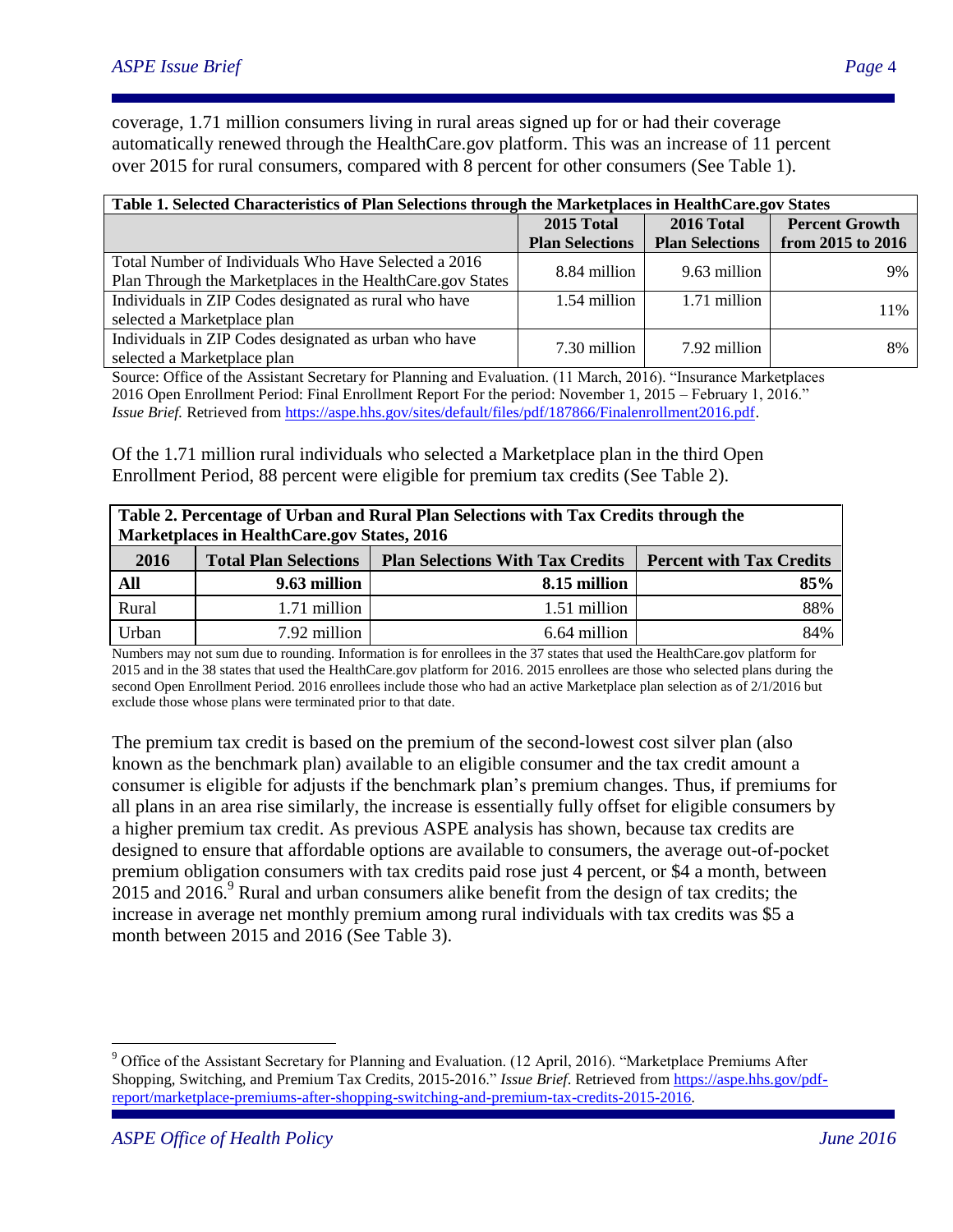| Table 3. Health Insurance Marketplace Monthly Premium Changes for 2015 – 2016 in HealthCare.gov<br><b>States</b> |                                |                                |                                                      |                                |
|------------------------------------------------------------------------------------------------------------------|--------------------------------|--------------------------------|------------------------------------------------------|--------------------------------|
|                                                                                                                  | 2015 Average<br><b>Monthly</b> | 2016 Average<br><b>Monthly</b> | <b>Increase in Average</b><br><b>Monthly Premium</b> |                                |
|                                                                                                                  | <b>Premium</b>                 | Premium                        | <b>Dollars</b>                                       | $\frac{0}{0}$<br><b>Change</b> |
| <b>Net monthly premium among plan selections</b><br>with premium tax credits                                     | \$102                          | \$106                          | \$4                                                  | 4%                             |
| in rural areas                                                                                                   | \$108                          | \$113                          | \$5                                                  | 4%                             |
| in urban areas                                                                                                   | \$100                          | \$105                          | \$4                                                  | 4%                             |

Numbers may not sum due to rounding. Information is for enrollees in the 37 states that used the HealthCare.gov platform for 2015 and in the 38 states that used the HealthCare.gov platform for 2016. 2015 enrollees are those who selected plans during the second Open Enrollment Period. 2016 enrollees include those who had an active Marketplace plan selection as of 2/1/2016 but exclude those whose plans were terminated prior to that date.

#### **III. Access to Care**

Previous analyses of Gallup Healthways Well-Being Index data show improved access to care since the ACA's major coverage provisions took effect. Like the coverage gains discussed above, these gains have been seen by both urban and rural Americans. For example, among rural individuals, the share without access to a personal physician dropped 3.4 percentage points and the share unable to afford needed care dropped 5.9 percentage points (See Figure 4). ASPE analysis of NHIS data also indicates that rural and urban individuals have comparable access to care (See Appendix Table 1).



Source: Sommers, B., Gunja, M., Finegold, K., & Musco, T. (28 July, 2015). "Changes in Self-reported Insurance Coverage, Access to Care, and Health Under the Affordable Care Act." Journal of the American Medicaid Association, 314(4): 366-374. Retrieved from [http://jama.jamanetwork.com/article.aspx?articleid=2411283.](http://jama.jamanetwork.com/article.aspx?articleid=2411283) Models are adjusted for age, sex, race/ethnicity, marital status, employment, income, urban vs. rural residence, state-year specific unemployment rate, calendar month (to adjust for seasonality), and state of residence.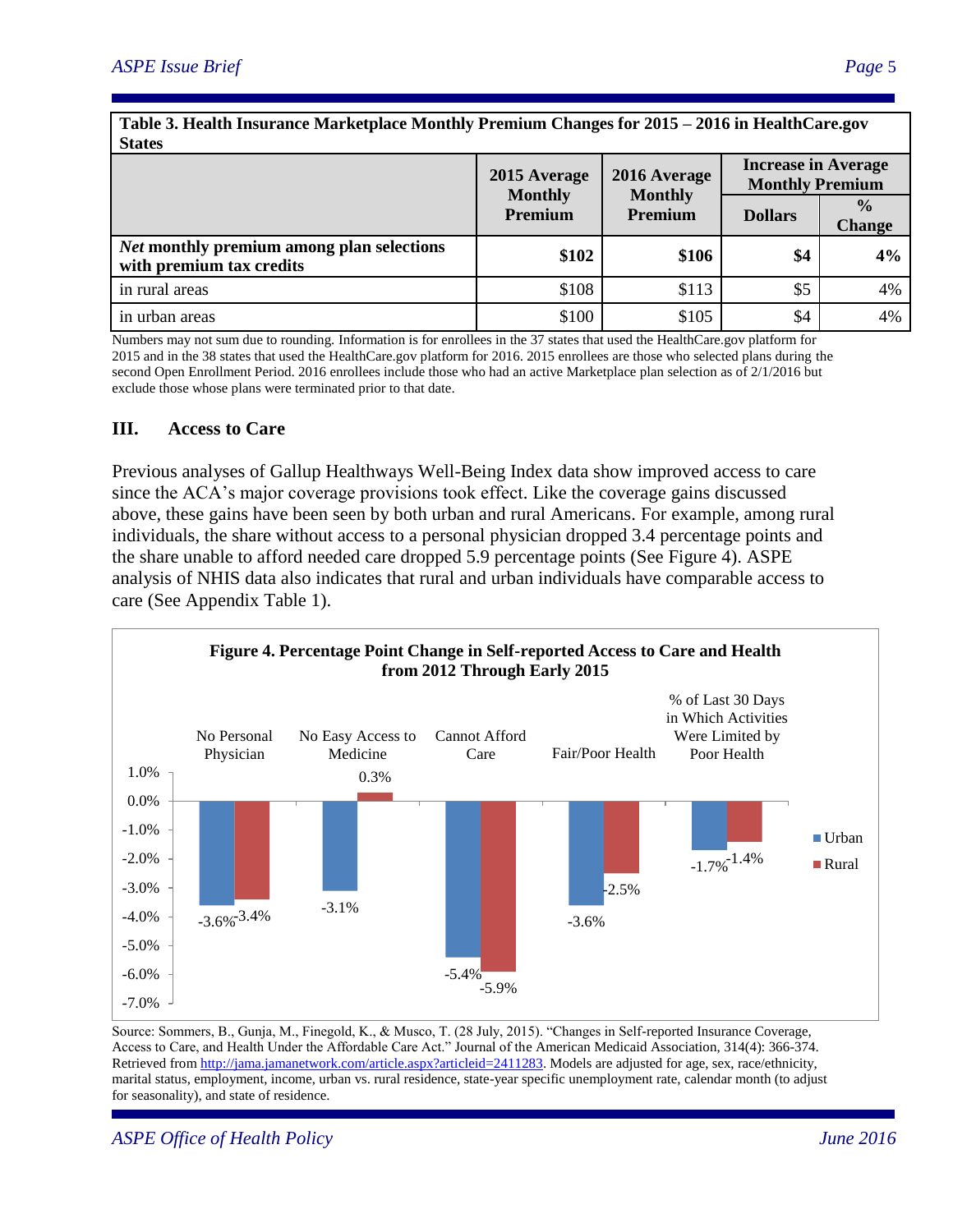### **IV. Conclusion**

Provisions of the Affordable Care Act have helped improve health insurance coverage and access to care across rural and urban areas. Rural individuals comprise nearly 1 in 5 Marketplace plan selections and, due to the design of premium tax credits, the increase in average net monthly premium among rural individuals with tax credits was \$5 a month between 2015 and 2016. Despite being disproportionately likely to live in states that have not expanded Medicaid, rural individuals have seen similar coverage gains under the ACA as other individuals, because they have been major beneficiaries from access to the Health Insurance Marketplace, from the ACA's other coverage reforms, and from Medicaid expansion in states that chose to expand. Rural individuals would be expected to benefit disproportionately if the remaining 19 states chose to take up the ACA's Medicaid expansion.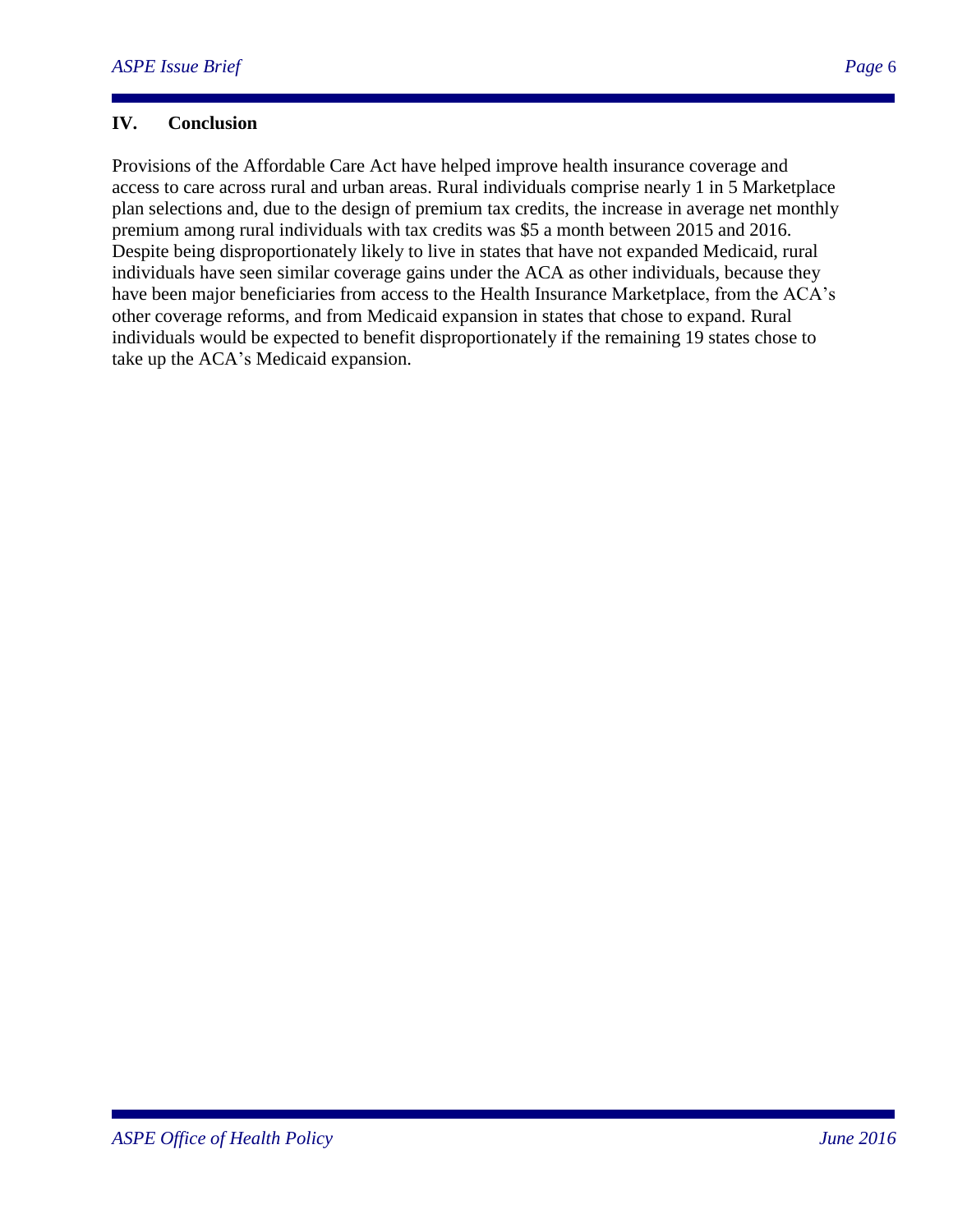# **Acknowledgements**

ASPE appreciates the assistance of the Centers for Disease Control and Prevention National Center for Health Statistics Research Data Center in facilitating our access to and analysis of the restricted NHIS Preliminary Quarterly Microdata Files. The findings and conclusions in this brief are those of the authors and do not necessarily represent the views of the Research Data Center, the National Center for Health Statistics, or the Centers for Disease Control and Prevention.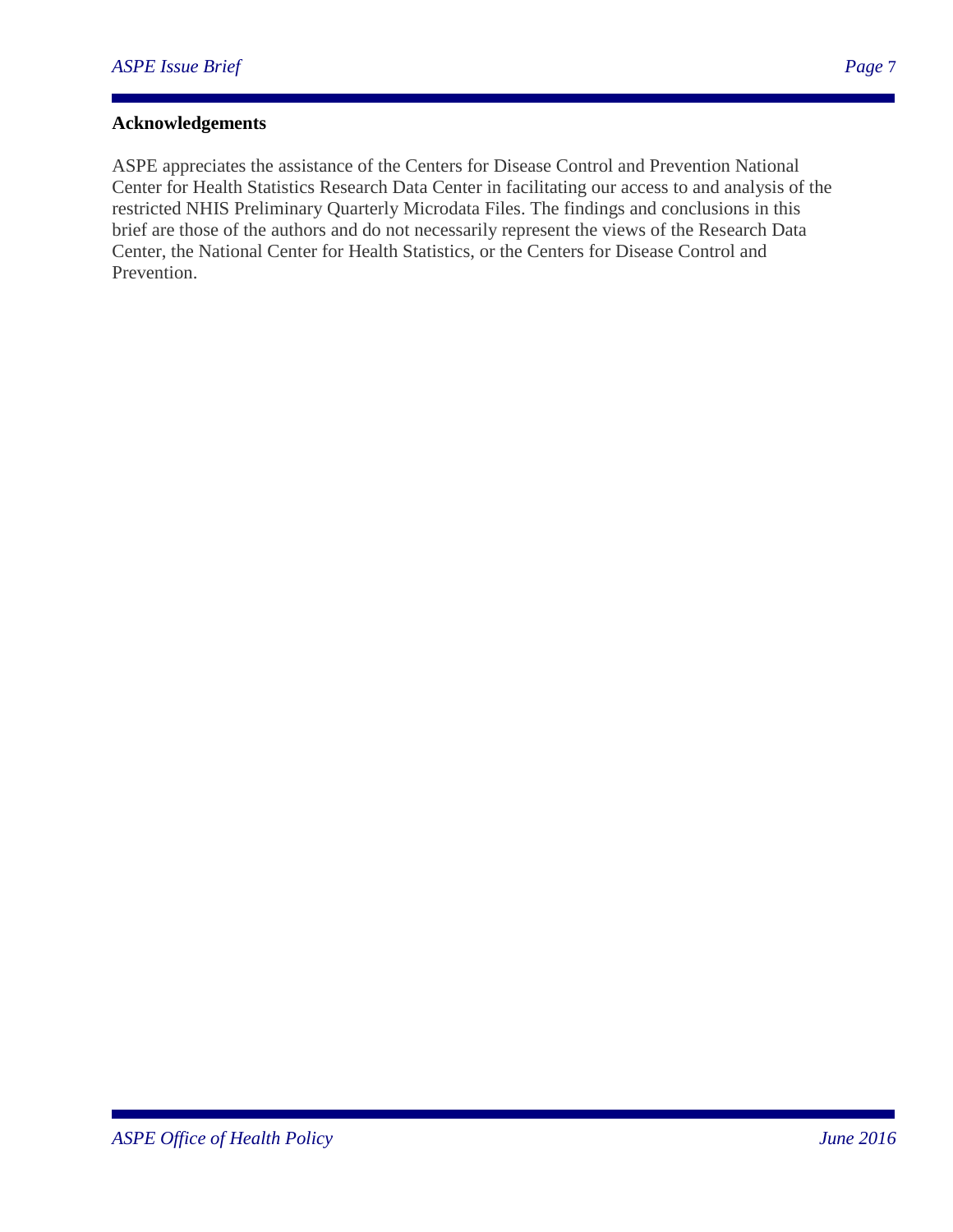#### **Appendix: Characteristics of the Rural and Urban Uninsured**

Uninsured rural individuals share some similarities with their uninsured urban counterparts. Urban and rural areas have similar distributions of nonelderly uninsured individuals across income, age and gender, with uninsured individuals in rural areas somewhat more likely to be age 55 to 64 and somewhat less likely to be age 18 to 25. Uninsured individuals living in rural areas are much less likely to be Hispanic and much more likely to be White than those living in urban areas. While uninsured rural individuals are somewhat less likely to report being in excellent health than urban individuals, more uninsured rural individuals report having access to a usual source of care than uninsured urban individuals, and uninsured rural and urban individuals report similar rates of delaying or forgoing care due to cost.

#### **Appendix Table 1. Characteristics of Rural and Urban Nonelderly (0-64) Uninsured, National Health Interview Survey, 2015**

| $\alpha$ anonal fically filter view but vey, 2015 |              |              |
|---------------------------------------------------|--------------|--------------|
|                                                   | <b>Rural</b> | <b>Urban</b> |
| <b>Income</b>                                     |              |              |
| $<$ 100% FPL                                      | 23.5%        | 24.8%        |
| 100-138% FPL                                      | 15.5%        | 14.3%        |
| 139-250%FPL                                       | 33.5%        | 32.2%        |
| 250-399% FPL                                      | 17.0%        | 17.5%        |
| >400% FPL                                         | 10.5%        | 11.2%        |
| Total                                             | 100.0%       | 100.0%       |
|                                                   |              |              |
| Age                                               |              |              |
| $0 - 17$                                          | 14.0%        | 11.2%        |
| 18-25                                             | 14.6%        | 18.9%        |
| 26-34                                             | 22.9%        | 24.1%        |
| 35-54                                             | 34.6%        | 35.6%        |
| 55-64                                             | 13.9%        | 10.3%        |
| Total                                             | 100.0%       | 100.0%       |
|                                                   |              |              |
| <b>Gender</b>                                     |              |              |
| Male                                              | 54.9%        | 56.3%        |
| Female                                            | 45.1%        | 43.7%        |
| Total                                             | 100.0%       | 100.0%       |
|                                                   |              |              |
| <b>Race/Ethnicity</b>                             |              |              |
| Hispanic/Latino (all races)                       | 20.6%        | 41.5%        |
| White (non-Latino)                                | 60.7%        | 38.2%        |
| Black (non-Latino)                                | 12.6%        | 13.6%        |
| Asian (non-Latino)                                | 0.5%         | 4.2%         |
| Other (non-Latino)*                               | 5.6%         | 2.6%         |
| Total                                             | 100.0%       | 100.0%       |